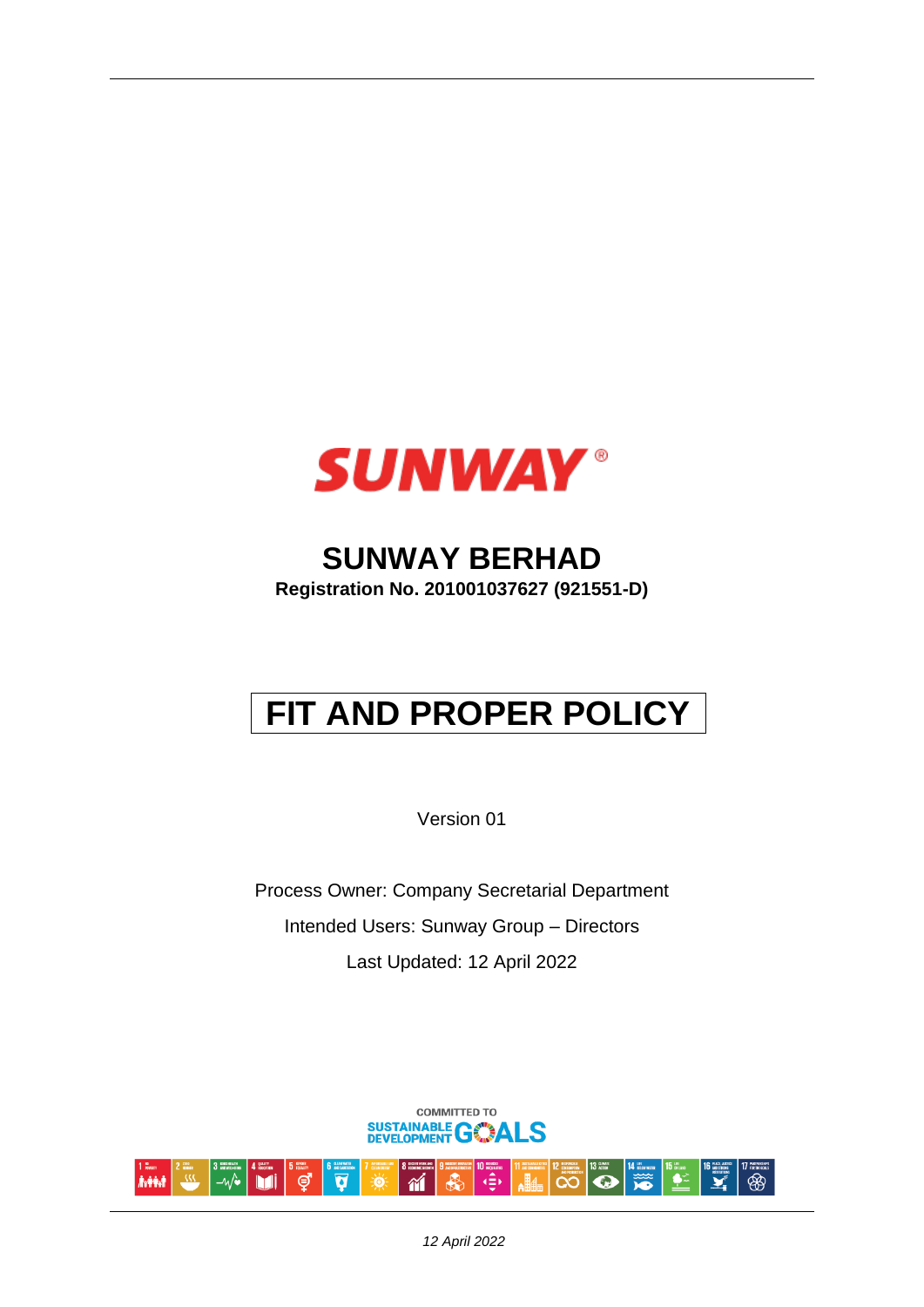# **CONTENTS**

| 1. | <b>Policy Objective</b>                                                  |                           |   |
|----|--------------------------------------------------------------------------|---------------------------|---|
| 2. | Fit and Proper Criteria                                                  |                           | 1 |
|    | 2.1.1                                                                    | Character and Integrity   | 1 |
|    | 2.1.2                                                                    | Competence and capability | 2 |
|    | 2.1.3                                                                    | Time and commitment       | 2 |
| 3. | Evaluation of a Candidate for Directorship or Re-Appointment of Director |                           | 3 |
| 4. | <b>Policy Subject to Periodical Review</b>                               |                           | 3 |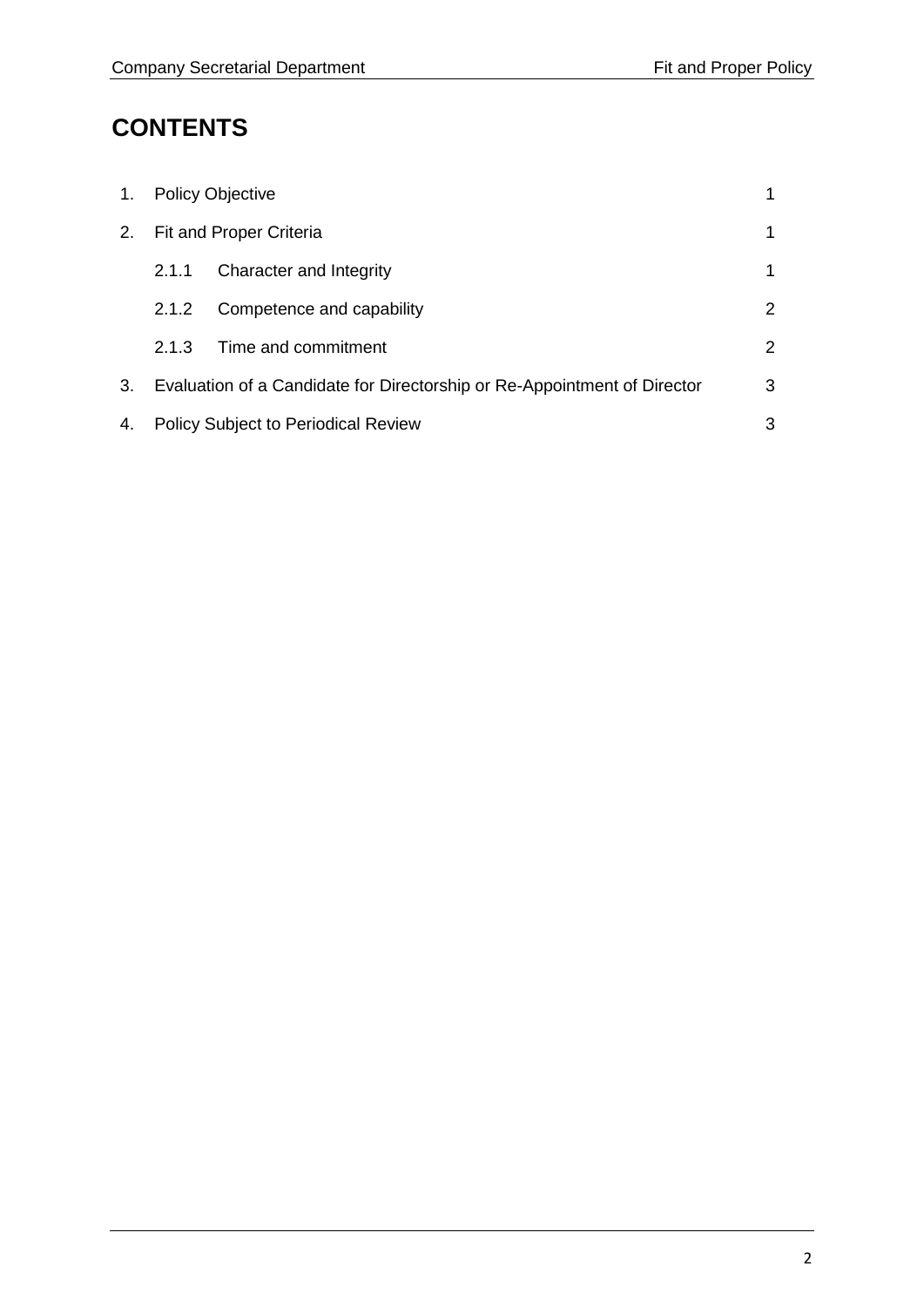## **1. POLICY OBJECTIVE**

- 1.1 The objective of this Policy is to guide the Nomination & Remuneration Committee ("**the NRC**") and the Board in their review and assessment of potential candidates for appointment as Directors as well as Directors who are seeking for re-election in Sunway Berhad and/or its subsidiaries.
- 1.2 This Policy is to ensure that Directors must possess the character, integrity, relevant range of skills, knowledge, experience, competence and time commitment to carry out their roles and responsibilities effectively in the best interest of the Company and its stakeholders.
- 1.3 The fit and proper criteria will be applicable at the time of appointment as a Director and on a continuing basis as all Directors of Sunway Berhad and/or its subsidiaries are expected to conduct themselves with highest integrity and professionalism as well as to comply with all relevant legal and regulatory obligations.

## **2. FIT AND PROPER CRITERIA**

2.1 The considerations underpinning the "fit and proper "criteria of Directors include but not limited to the following:

## 2.1.1 **Character and Integrity**

## **(a) Probity**

- (i) complies with legal obligations, regulatory requirements and professional standards.
- (ii) have not been obstructive, misleading or untruthful in dealings with regulatory bodies or a court.
- (iii) have not been reprimanded or disqualified or removed by a professional or regulatory body in relation to matters in respect to the person's honesty, integrity or business conduct.

#### **(b) Financial soundness and solvency**

- (i) manage personal debts or financial affairs satisfactorily.
- (ii) demonstrate ability to fulfil personal financial obligations as and when they fall due.
- (iii) have not been subjected to a judgment debt which is unsatisfied, either in whole or in part whether in Malaysia or elsewhere.

# **(c) Personal integrity, honesty and ethical behaviour**

- (i) have not perpetrated or participated in any business practices which are deceitful, oppressive, improper (whether unlawful or not) or which otherwise reflect discredit on his professional conduct.
- (ii) service contracts (i.e. in the capacity of management or Director) have not been terminated in the past due to concerns on personal integrity.
- (iii) have no concurrent responsibilities or interest which would contribute to a conflict of interest situation or otherwise impair the ability to discharge duties and responsibilities as Director of the Company and/or its subsidiaries.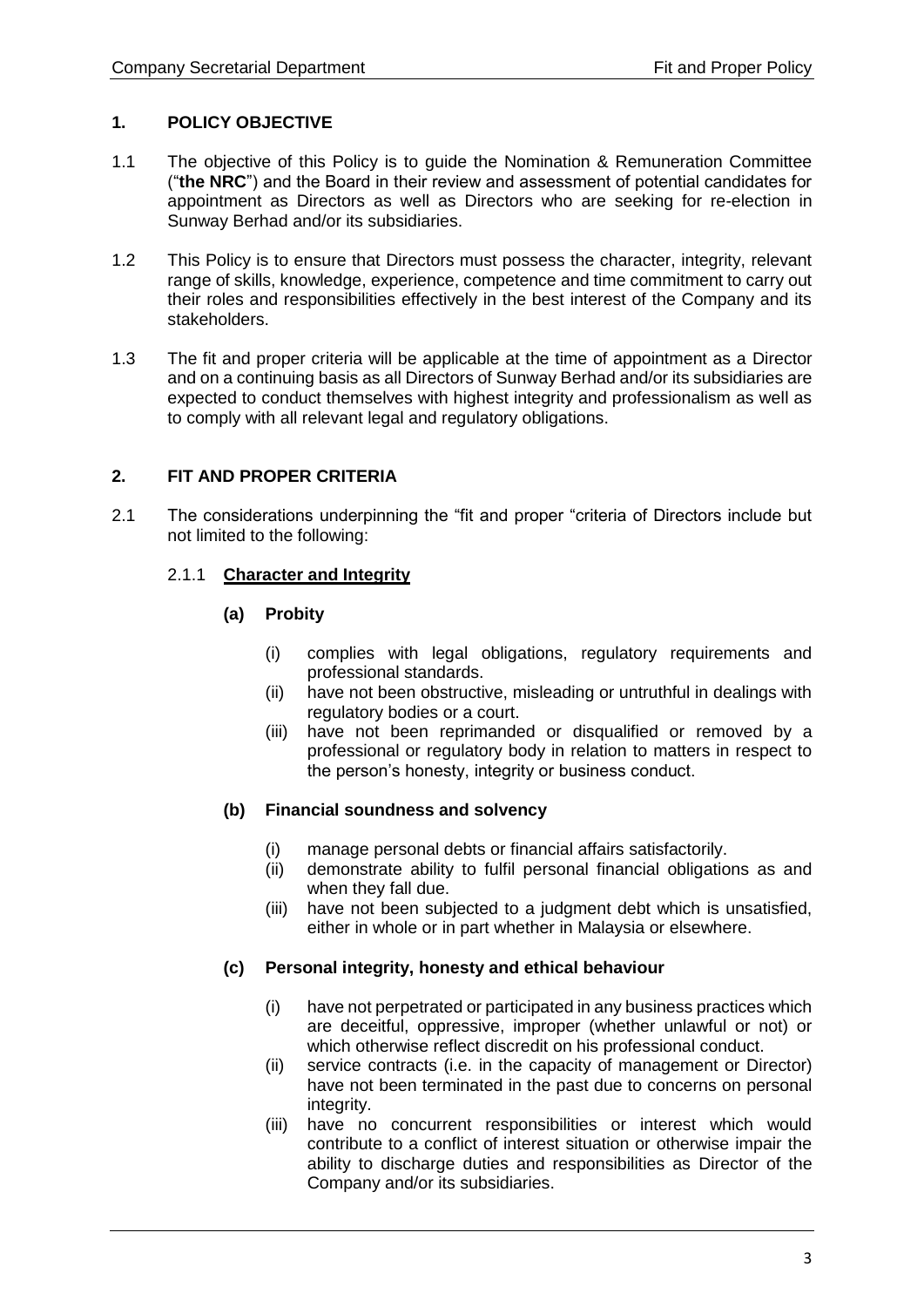(iv) have not abused other positions (i.e. that he has held) in a manner that contravenes principles of good governance and professional ethics.

# **(d) Good reputation**

- (i) are of good repute in the financial and business community.
- (ii) have not been the subject of civil or criminal proceedings or enforcement action, in managing or governing an entity for the past 10 years.
- (iii) have not been reprimanded by the Securities Commission Malaysia, Bursa Malaysia Securities Berhad, Suruhanjaya Syarikat Malaysia, Bank Negara Malaysia or any other regulatory authorities both local or abroad.
- (iv) have not been substantially involved in the management of a business or company which has failed, where that failure has been occasioned in part by deficiencies in that management.

# 2.1.2 **Competence and capability**

## **(a) Qualifications, training and skills**

- (i) possess education qualification that is relevant to the skill set that the Director is earmarked to bring to bear onto the boardroom (i.e. a match to the board skill set matrix).
- (ii) have a considerable understanding on the business and workings of a large public corporation.
- (iii) have adequate and broad knowledge including the United Nations Sustainable Development Goals on sustainability as well as Environment, Social & Governance (ESG) issues.
- (iii) possess general management skills as well as understanding of good corporate governance best practices.
- (v) Financial literacy especially able to read and understand financial statements.
- (vi) Keep knowledge current based on continuous professional development.

# **(b) Relevant experience and expertise**

(i) possess relevant experience and expertise with due consideration given to past length of service, nature and size of business, responsibilities held, number of subordinates as well as reporting lines and delegated authorities.

#### **(c) Relevant past performance or track record**

- (i) Had careers of occupying a high-level position in a comparable organization and were accountable for driving or leading the organization's governance, business performance or operations.
- (ii) Possess commendable past performance record as gathered from the results of the board effectiveness evaluation.